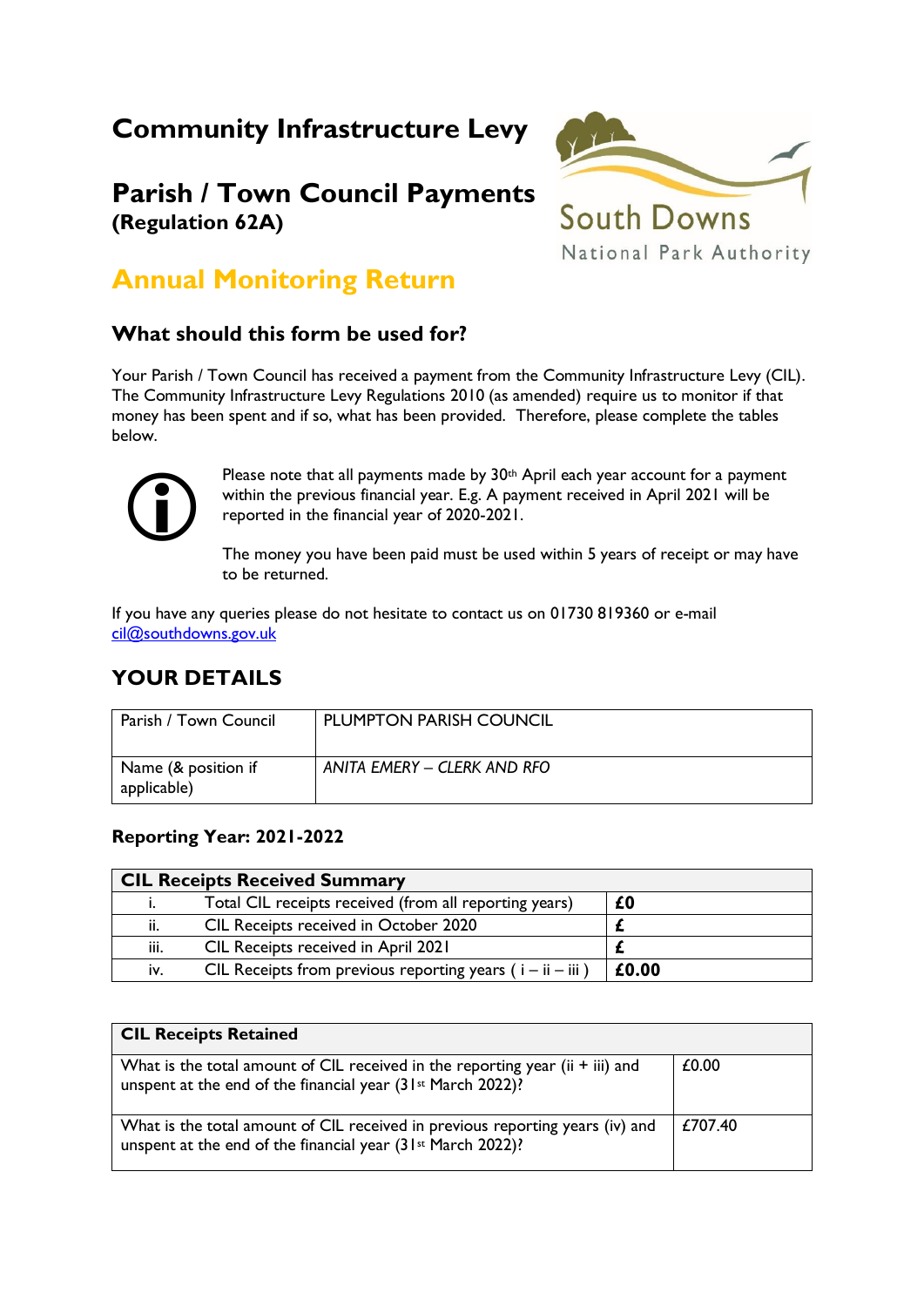| $ $ £707.40<br>What is the total CIL receipts unspent? |
|--------------------------------------------------------|
|--------------------------------------------------------|

#### **Expenditure**

Please provide us with a summary of what you have spent from the CIL grant during this past financial year (1st April 2021 –  $31st$  March 2022):

| Infrastructure item       | <b>Total CIL spent on</b>                           | Date of                   | <b>Notes or comments</b>                  |
|---------------------------|-----------------------------------------------------|---------------------------|-------------------------------------------|
| E.g. Playground equipment | project                                             | expenditure               | E.g. Total cost of infrastructure project |
|                           | Please list larger payments                         | This is so we             | if part funded by another source.         |
|                           | individually e.g. Materials                         | can ensure we             |                                           |
|                           | £2,550.00                                           | report the<br>spending of |                                           |
|                           | Items costing less than                             | funds                     |                                           |
|                           | £500 do not need to be<br>individually itemised but | accurately.               |                                           |
|                           | can be grouped together                             |                           |                                           |
|                           | under general themes.                               |                           |                                           |
| New path for              | £4186.79                                            | <b>Feb 2022</b>           | <b>Total cost of infrastructure</b>       |
| preschool                 |                                                     |                           | project was part funded by<br>LDC CIL.    |
|                           |                                                     |                           |                                           |
|                           |                                                     |                           |                                           |
|                           |                                                     |                           |                                           |
|                           |                                                     |                           |                                           |
| <b>Total expenditure</b>  | £4186.79                                            |                           |                                           |
| for reported year:        |                                                     |                           |                                           |

*If your project is under way or complete, please provide us with photographs, publicity, notes or other interesting materials where available so that we can use these as case studies for other groups.* 

| Details of any receipts that the SDNPA have asked you to return (in accordance with<br>regulation 59E):      |    |  |
|--------------------------------------------------------------------------------------------------------------|----|--|
| Total value of CIL receipts subject to the aforementioned notices during the<br>reported year                | £0 |  |
| The total value of CIL receipts subject to the aforementioned notices in any<br>year that has not been paid. | £0 |  |

| <b>Publishing Your Report</b>                                                                |                     |
|----------------------------------------------------------------------------------------------|---------------------|
| Please indicate where you intend to publicise this report: (please<br>delete as appropriate) | Own Website / SDNPA |
|                                                                                              | Own website         |
| All Parish and Town Councils are required to display this form, or an                        |                     |
| equivalent, on their own websites no later than the 31 <sup>st</sup> December after          |                     |
| each financial year. A copy will also be placed on the SDNPA website.                        |                     |